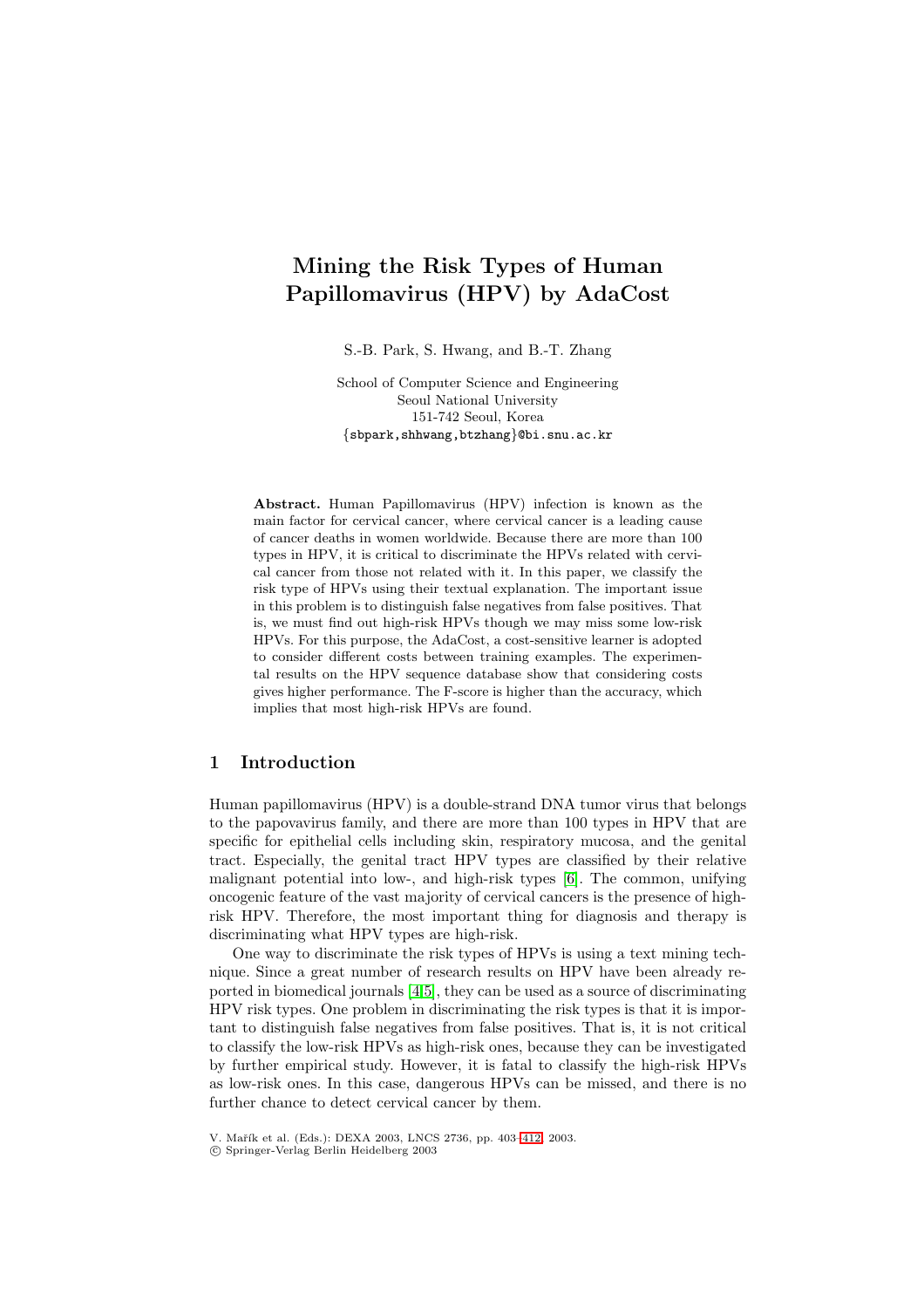Most machine learning algorithms for classification problems have focused on minimizing the number of incorrect predictions. However, this kind of learning algorithms ignores the differences between different types of incorrect prediction cost. Thus, recently, there has been considerable interest in cost-sensitive learning [\[11\]](#page-9-0). Ting and Zheng proposed two related but different cost-sensitive boosting approaches for tree classification [\[13\]](#page-9-0). Their approaches can be applied only to situations where the costs change very often. To apply boosting to situations where misclassification costs are relatively stable, Fan et al. proposed the AdaCost algorithm [\[2\]](#page-9-0).

In this paper, we propose a cost-sensitive learning method to classify the risk types of HPVs using their textual explanation. In classifying their risk types, we consider the learning costs of each example, because it is far more important to reduce the number of false negatives<sup>1</sup> than to reduce that of false positives. For this purpose, we adopt AdaCost as a learning algorithm and prove empirically that it shows great performance in classifying the HPV risk types.

The rest of this paper is organized as follows. Section 2 explains how the HPV dataset is generated. Section 3 describes the cost-sensitive learning to classify HPV risk types. Section 4 presents the experimental results. Finally, section 5 draws conclusions.

## **2 Dataset**

In general, the research in biomedical domain starts from investigating previous studies in PubMed designed to provide access to citations from biomedical literature. And, most bioinformatics research on text mining has focused on PubMed as its resource, because it includes most summaries and citations about biomedical literature. However, learning HPV risk types from PubMed is not an easy work. The difficulties can be summarized with two reasons.

**– The PubMed data are too sparse**

For example, there are 3,797 articles about HPV and cervical cancer in PubMed, but most of them do not discuss the risk of HPV directly. Thus, it is difficult to capture the risk of HPV from the articles. In addition, the term distribution is totally different according to the interest of the articles.

### **– Poor performance of NLP techniques**

The current natural language processing (NLP) techniques are not for text understanding yet. The best thing we can expect from NLP techniques is morphological analysis and part-of-speech tagging. Thus, the articles need to be refined for further study.

In this paper, we use *the HPV Sequence Database* in Los Alamos National Laboratory as a dataset. This papillomavirus database is an extension of the HPV compendiums published in 1994 – 1997, and provides the complete list of 'papillomavirus types and hosts' and the records for each unique papillomavirus

 $1$  In this paper, *false negative* implies that high-risk HPV is misclassified as low-risk. Similarly, false positive means low-risk HPV that is misclassified as high-risk.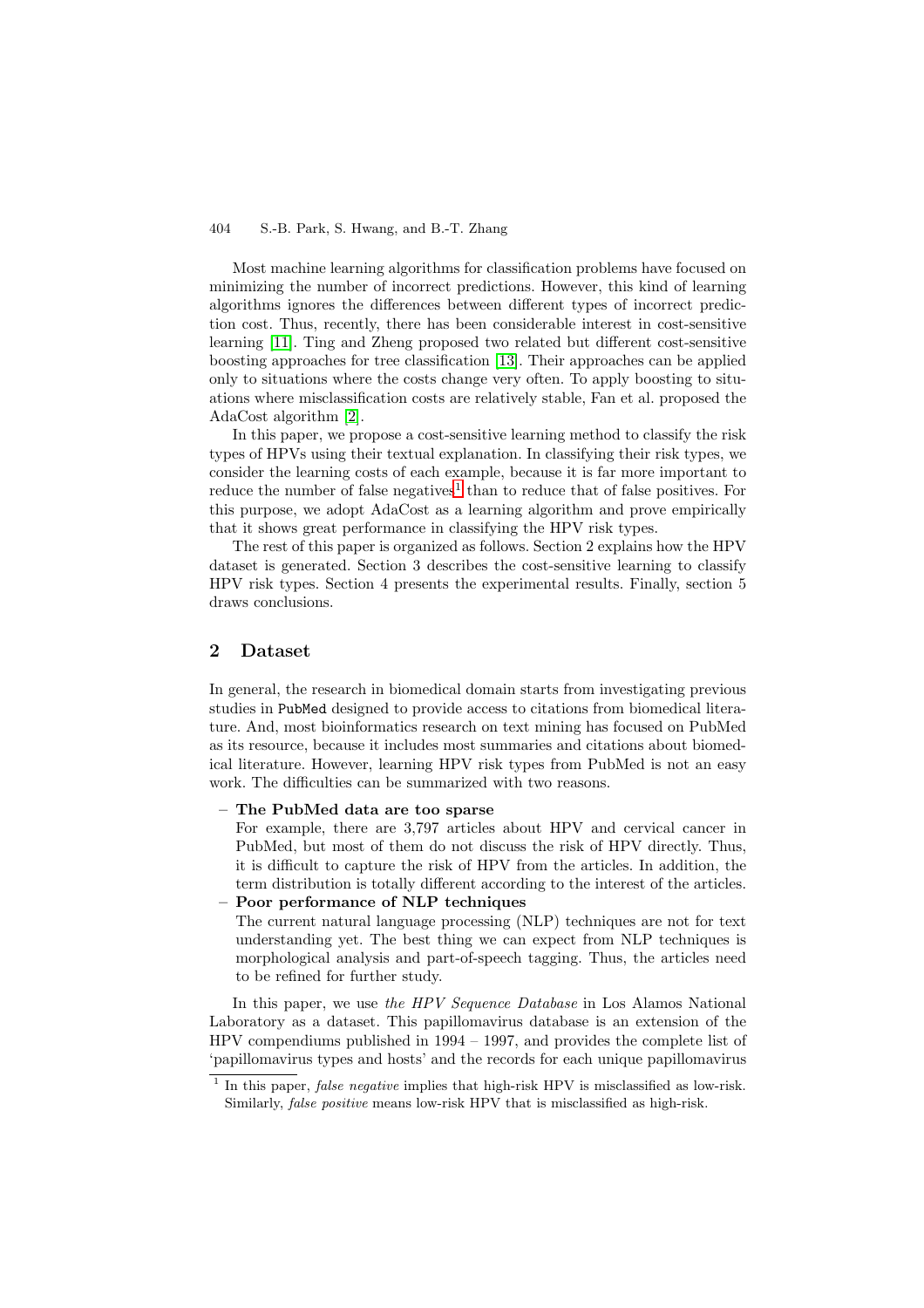<span id="page-2-0"></span><definition> Human papillomavirus type 80 E6, E7, E1, E2, E4, L2, and L1 genes. </definition> <source> Human papillomavirus type 80.  $\langle$ source $\rangle$ <comment> The DNA genome of HPV80 (HPV15-related) was isolated from histologically normal skin, cloned, and sequenced. HPV80 is most similar to HPV15, and falls within one of the two major branches of the B1 or Cutaneous/EV clade. The E7, E1, and E4 orfs, as well as the URR, of HPV15 and HPV80 share sequence similarities higher than 90%, while in the usually more conservative L1 orf the nucleotide similarity is only 87%. A detailed comparative sequence analysis of HPV80 revealed features characteristic of a truly cutaneous HPV type [362]. Notice in the alignment below that HPV80 compares closely to the cutaneous types HPV15 and HPV49 in the important E7 functional regions CR1, pRb binding site, and CR2. HPV 80 is distinctly different from the highrisk mucosal viruses represented by HPV16. The locus as defined by GenBank is HPVY15176. </comment>

**Fig. 1.** An example description of HPV80.



**Fig. 2.** Neighbor joining phylogenetic tree of 106 PVs based on CPR region of L1.

type. An example of the data from this database is given in Figure 1. This is for HPV80 and consists of three parts: definition, source, and comment. The definition indicates the HPV type, the source explains where the information for this HPV is obtained, and the comment gives the explanation for this HPV.

To measure the performance of the results in the experiments below, we manually classified HPV risk types using the 1997 version of HPV compendium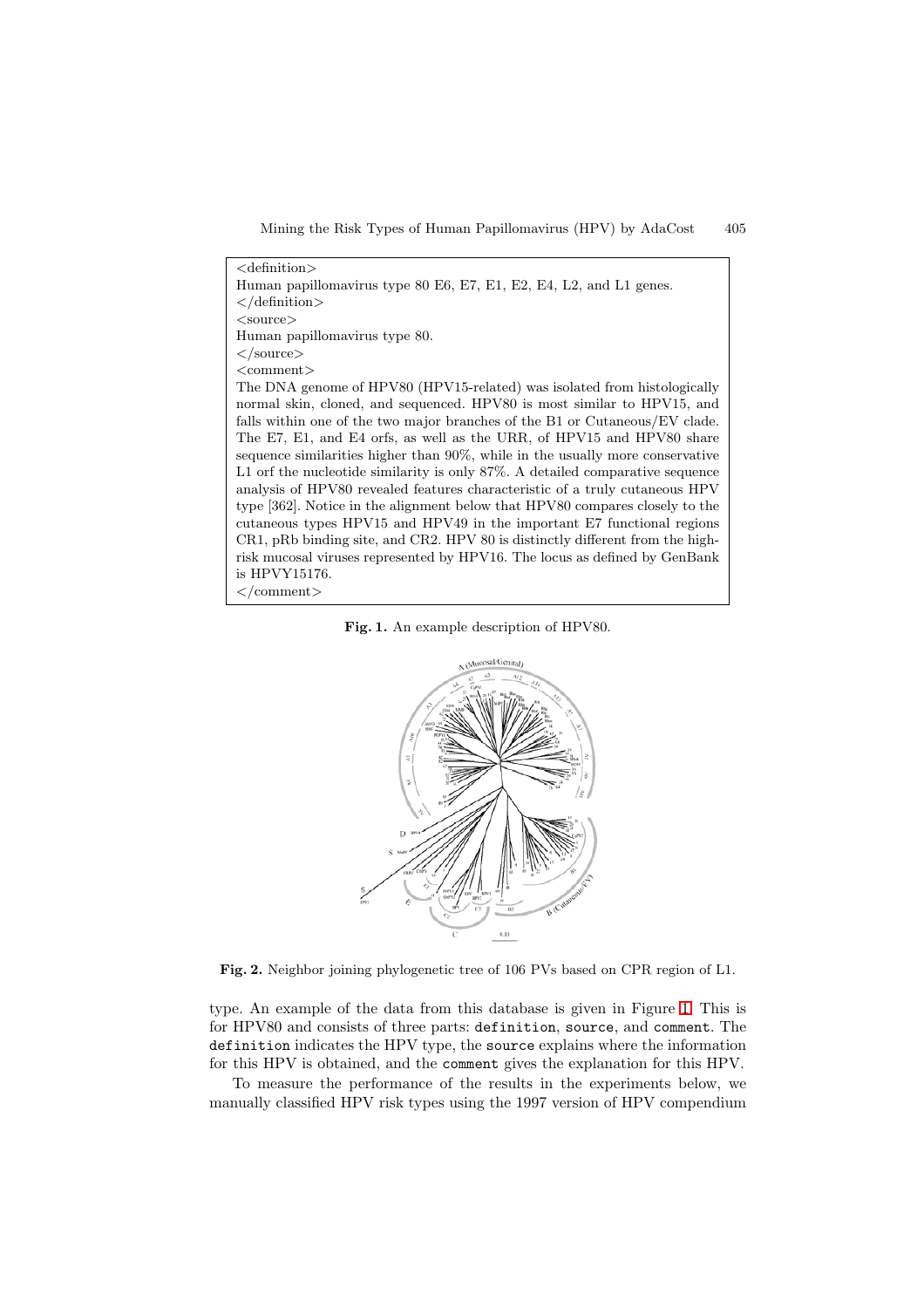<span id="page-3-0"></span>

| Type  | Risk             | Type  | Risk             | Type  | Risk | <b>Type</b> | Risk             |
|-------|------------------|-------|------------------|-------|------|-------------|------------------|
| HPV1  | Low              | HPV2  | Low              | HPV3  | Low  | HPV4        | Low              |
| HPV5  | Low              | HPV6  | Low              | HPV7  | Low  | HPV8        | Low              |
| HPV9  | Low              | HPV10 | Low              | HPV11 | Low  | HPV12       | Low              |
| HPV13 | Low              | HPV14 | Low              | HPV15 | Low  | HPV16       | High             |
| HPV17 | Low              | HPV18 | High             | HPV19 | Low  | HPV20       | Low              |
| HPV21 | Low              | HPV22 | Low              | HPV23 | Low  | HPV24       | Low              |
| HPV25 | Low              |       | HPV26 Don't Know | HPV27 | Low  | HPV28       | Low              |
| HPV29 | Low              | HPV30 | Low              | HPV31 | High | HPV32       | Low              |
| HPV33 | High             | HPV34 | Low              | HPV35 | High | HPV36       | Low              |
| HPV37 | Low              | HPV38 | Low              | HPV39 | High | HPV40       | Low              |
| HPV41 | Low              | HPV42 | Low              | HPV43 | Low  | HPV44       | Low              |
| HPV45 | High             | HPV47 | Low              | HPV48 | Low  | HPV49       | Low              |
| HPV50 | Low              | HPV51 | High             | HPV52 | High | HPV53       | Low              |
|       | HPV54 Don't Know | HPV55 | Low              | HPV56 | High |             | HPV57 Don't Know |
| HPV58 | High             | HPV59 | High             | HPV60 | Low  | HPV61       | High             |
| HPV62 | High             | HPV63 | Low              | HPV64 | Low  | HPV65       | Low              |
| HPV66 | High             | HPV67 | High             | HPV68 | High | HPV69       | Low              |
|       | HPV70 Don't Know | HPV72 | High             | HPV73 | Low  | HPV74       | Low              |
| HPV75 | Low              | HPV76 | Low              | HPV77 | Low  | HPV80       | Low              |

**Table 1.** The manually classified risk types of each HPV.

and the comment in the records of HPV types. The classifying procedure is as follows. First, we divided roughly HPV types by the groups in the 1997 version of HPV compendium. These groups are shown in Figure [2.](#page-2-0) This tree, which contains 108 Papillomavirus (PV) sequences, was computed for the L1 consensus primer region (CPR) using neighbor joining method and a distance matrix calculated with a modified Kimura 2-parameter model (transition/transversion ratio 2.0). Neighbor-joining analysis is a convenient and rapid way to get an initial estimate of branching relationships, especially when a large number of taxa are involved. In the figure, the outermost wide gray arcs show the five PV supergroups (A-E). Each tree branch is labeled with an abbreviated sequence name. For HPVs the 'type' number alone is given in most cases, so the branch labeled 40 is that of HPV40.

Second, if the type of the group is skin-related or cutaneous HPV, the members of the group are classified into low-risk type. Third, if the group is known to be high-risk type of cervical cancer-related HPV, the members of the group are classified into high-risk type. Lastly, we used the comment of HPV types to classify some types difficult to be classified. Table 1 shows the summarized classification of HPVs according to its risk.

In the all experiments below, we used only comment part. The comment for a HPV type can be considered as a document in text classification. Therefore, each HPV type is represented as a vector of which elements are  $tf \cdot idf$  values. In  $tf \cdot idf$ , the weight of a word  $w_i$  appeared in the document  $d_i$  is given as

$$
N(w_j, d_i) = tf_{ij} \cdot \log_2 \frac{m}{n},\tag{1}
$$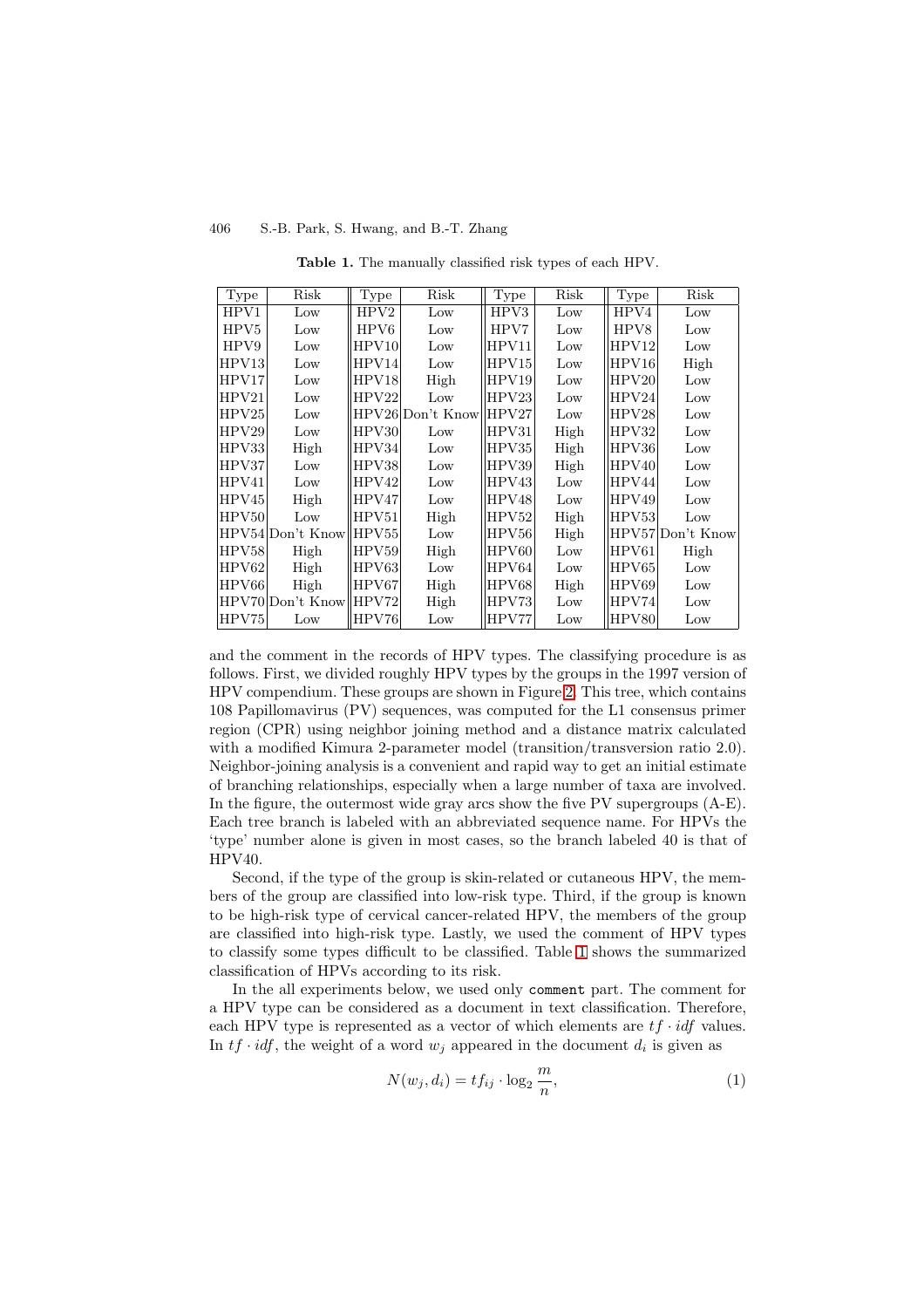where  $tf_{ij}$  is the frequency of  $w_j$  in  $d_i$ , m is the total number of documents, and n is the number of documents where  $w_i$  occurs at least once. When we stemmed the documents using the Porter's algorithm and removed words from the stoplist, the size of vocabulary is just 1,434. Thus, each document is represented as a 1,434-dimensional vector.

### **3 Classifying by Cost-Sensitive Learning**

#### **3.1 AdaCost Algorithm**

In order to consider the misclassification cost of HPV risk types, we adopt the AdaCost algorithm [\[2\]](#page-9-0). Let  $S = \{(x_1, c_1, y_1), \ldots, (x_m, c_m, y_m)\}\)$  be a training set where  $c_i \in \mathcal{R}^+$  is a cost factor and is additionally given to the normal  $x_i \in \mathcal{X}$  and  $y_i \in \{-1, +1\}$ . First of all, the distribution of each example is set to  $D_1(i) = c_i / \sum_{j=1}^m c_j$ . When t is an index to show the round of boosting,  $D_t(i)$ is the weight given to  $(x_i, c_i, y_i)$  at the t-th round. And,  $\alpha_t > 0$  is a parameter as a weight for weak learner  $h_t$  at the t-th round, and its value is given as

$$
\alpha_t = \frac{1}{2} \ln \frac{1+r}{1-r},
$$

where  $r = \sum_i D(i) y_i h_t(x_i) \beta(i)$ . And,  $\beta(i)$  is a cost adjustment function with two arguments,  $sign(y_i h_t(x_i))$  and  $c_i$ . If  $h_t(x_i)$  is correct, then  $\beta(i)=0.5c_i + 0.5$ , otherwise  $\beta(i) = -0.5c_i + 0.5$ .

The main difference between AdaBoost and AdaCost is how the distribution  $D_t$  is updated. AdaCost has an additional cost adjustment factor in updating  $D_t$ . As AdaBoost does, the weight of an instance will be increased if it is misclassified. Similarly, its weight will be decreased otherwise. However, the weight change is affected by the value of the cost factor. When an instance has a high cost factor, the weight change will be greater than that with a low cost factor.

#### **3.2 Naive Bayes Classifier as a Weak Learner**

Kim et al. proposed the BayesBoost algorithm and showed that it gives great efficiency in text filtering [\[7\]](#page-9-0). It uses naive Bayes classifiers as its weak learner within AdaBoost. Assume that a document  $d_i$  is composed of a sequence of words which is  $w_{i1}, w_{i2}, \ldots, w_{i|d_i|}$ , and the words in a document are mutually independent one another and the probability of a word is independent of its position within the document. Though these assumptions are not true in real situations, naive Bayes classifiers showed rather good performance in text classification [\[8\]](#page-9-0).

Due to the independence assumption, the probability that a document  $d_i$  is generated from the class  $y_i$  can expressed as

$$
P(d_i|y_j; \hat{\theta}) = P(|d_i|) \prod_{k=1}^{|d_i|} P(w_{d_{ik}}|y_j; \hat{\theta})^{N(w_{d_{ik}}, d_i)},
$$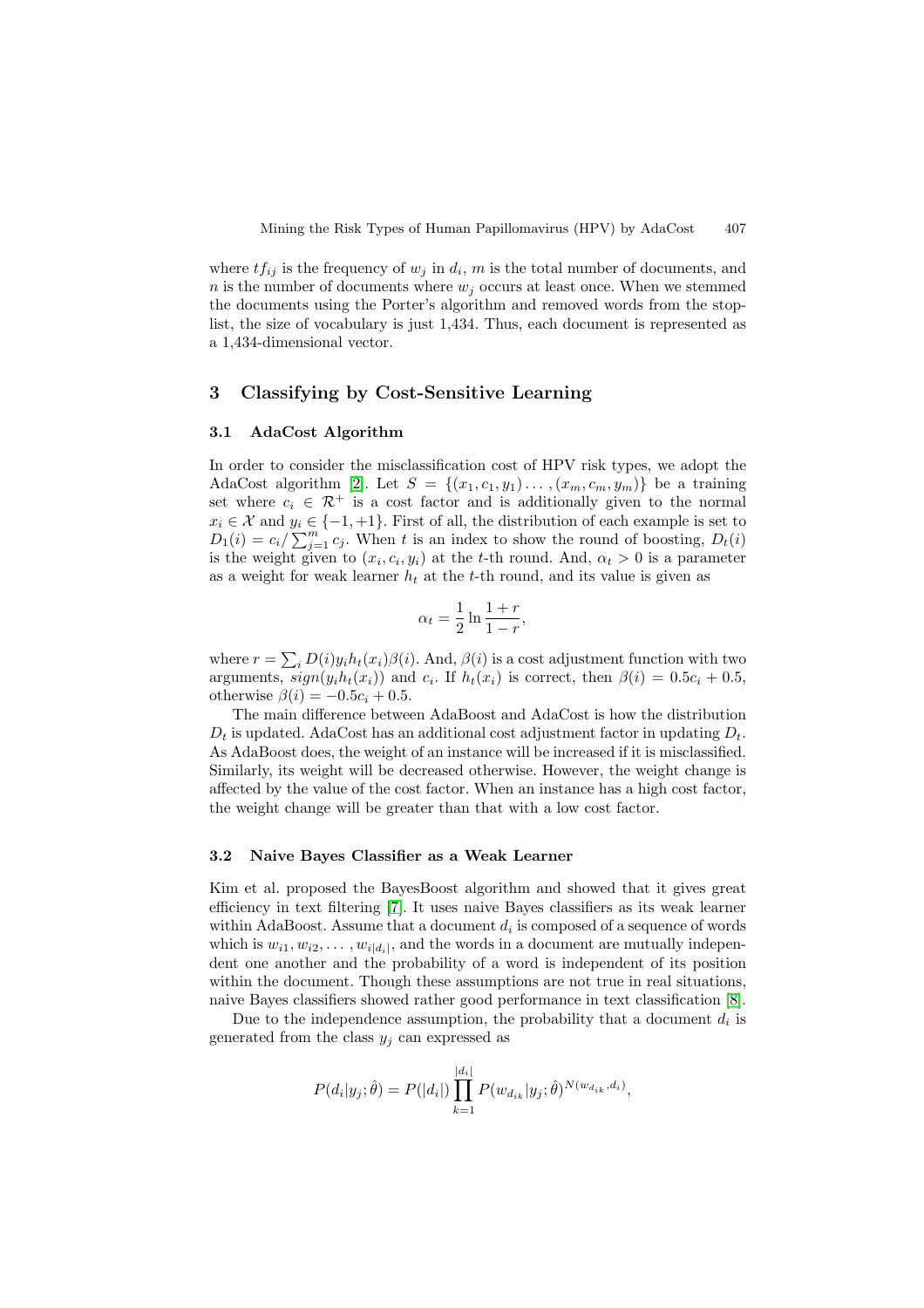<span id="page-5-0"></span>**Table 2.** The contingency table to evaluate the classification performance.

|                                 | Answer should be <i>High</i> | Answer should be <i>Low</i> |
|---------------------------------|------------------------------|-----------------------------|
| The classifier says <i>High</i> |                              |                             |
| The classifier says Low         |                              |                             |

where  $w_{d_{ik}}$  denotes the k-th word in the document  $d_i$ ,  $N(w_{d_{ik}}, d_i)$  given by Equation [\(1\)](#page-3-0) denotes the weight of word  $w_{d_{ik}}$  occurring in document  $d_i$ , and  $|d_i|$  is the number of words in the document. Thus, when assuming  $P(|d_i|)$  is uniform, the best class  $y^*$  of a document  $d_i$  is determined by

$$
y^* = \underset{y_j \in \{-1, +1\}}{\arg \max} P(y_j | d_i; \hat{\theta}),
$$

where

$$
P(y_j|d_i; \hat{\theta}) = \frac{P(y_j|\hat{\theta})P(d_i|y_j; \hat{\theta})}{P(d_i|\hat{\theta})}
$$
  
= 
$$
\frac{P(y_j|\hat{\theta})\prod_{k=1}^{|d_i|} P(w_{d_{ik}}|y_j; \hat{\theta})^{N(w_{d_{ik}}, d_i)}}{\sum_{r=1}^2 P(y_r|\hat{\theta})\prod_{k=1}^{|d_i|} P(w_{d_{ik}}|y_r; \hat{\theta})^{N(w_{d_{ik}}, d_i)}}.
$$
 (2)

In order to calculate this probability, we need to determine  $P(w_k|y_j; \hat{\theta})$  and  $P(y_j | \hat{\theta})$ . These two values can be estimated as

$$
P(w_k|y_j; \hat{\theta}) = \frac{1 + \sum_{i=1}^{m} N(w_k, d_i) P(y_j|d_i)}{|V| + \sum_{k=1}^{|V|} \sum_{i=1}^{m} N(w_k, d_i) P(y_j|d_i)},
$$

$$
P(y_j|\hat{\theta}) = \frac{\sum_{i=1}^{m} P(y_j|d_i)}{m}.
$$

Here,  $|V|$  is the size of vocabulary.

One of the advantages of using naive Bayes classifier as a weak learner is that the naive Bayes utilizes term weights such as term frequency naturally. Moreover, because it is a probabilistic model, it provides a natural measure for calculating confidence ratios in AdaBoost. Thus, in this paper, we also use naive Bayes classifier as a weak learner of AdaCost.

### **4 Experiments**

#### **4.1 Evaluation Measure**

In this paper, we evaluate the classification performance using the contingency table method. In this method, recall and precision are defined as follows:

$$
recall = \frac{a}{a+c} \cdot 100\%
$$
  
precision = 
$$
\frac{a}{a+b} \cdot 100\%
$$
  
accuracy = 
$$
\frac{a+d}{a+b+c+d} \cdot 100\%,
$$
 (3)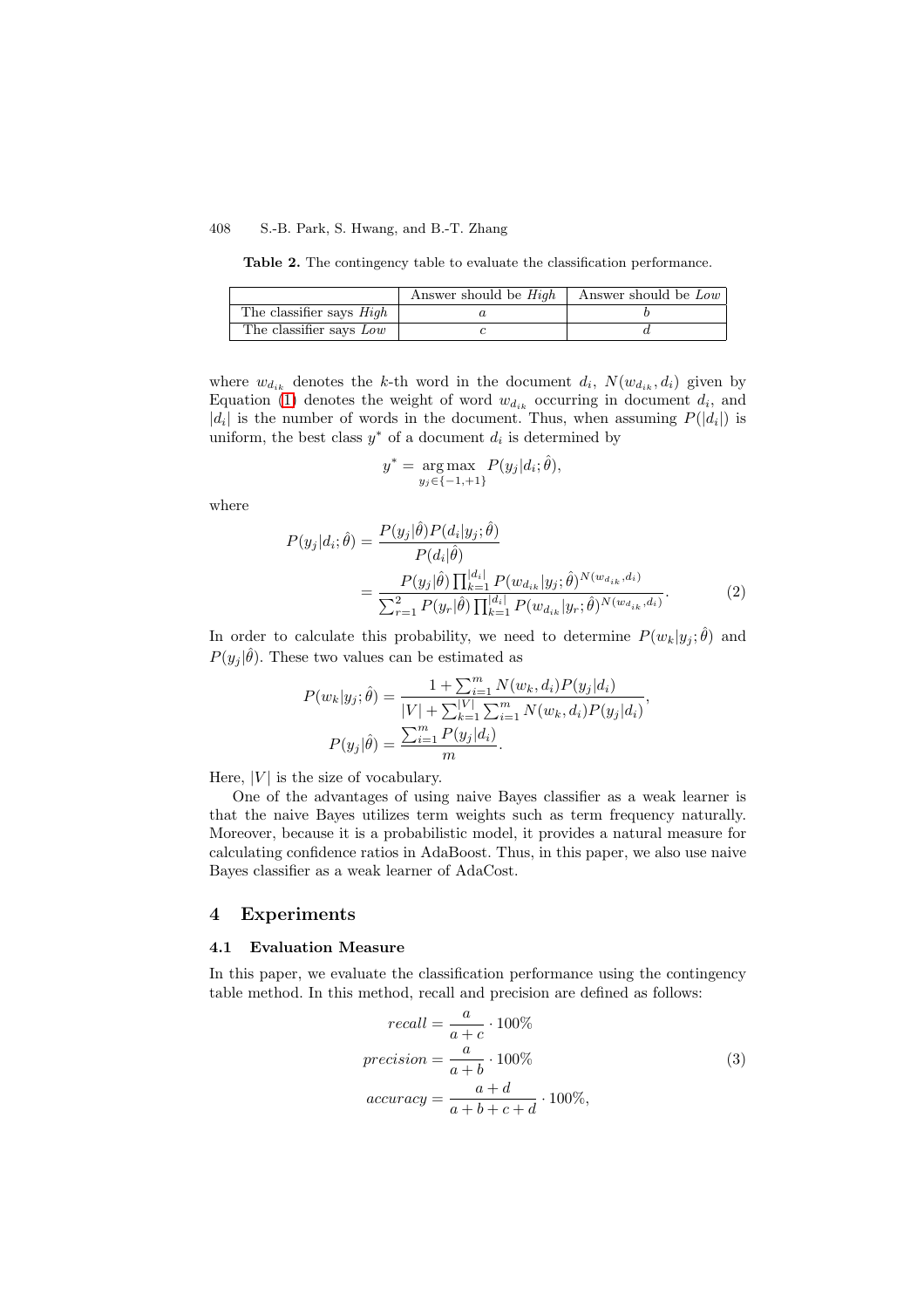

**Fig. 3.** Performance of AdaCost on HPV risk classification with various costs.

where a, b, c and d are defined in Table [2.](#page-5-0) The  $F_{\beta}$ -score which combines precision and recall is defined as

$$
F_{\beta} = \frac{(\beta^2 + 1) \cdot recall \cdot precision}{\beta^2 \cdot recall + precision},
$$

where  $\beta$  is the weight of recall relative to precision. We use  $\beta = 1$  in all experiments, which corresponds to equal weighting of the two measures.

#### **4.2 Experimental Results**

Since we have only 72 HPV types except "Don't Know"s and the explanation of each HPV is relatively short, *leave-one-out* (LOO) *cross validation* is used to determine the performance of the proposed method. We normalized each cost  $c_i$  to [0, 1]. That is, the cost for low-risk HPVs is set to 0.1 when the cost for high-risk HPVs is set to 0.9.

Figure 3 demonstrates the performance of AdaCost. The graphs in this figure show the accuracy and F-score according to the round of AdaCost. Each graph represents the ratio of costs for high-risk and low-risk HPVs. For instance, figure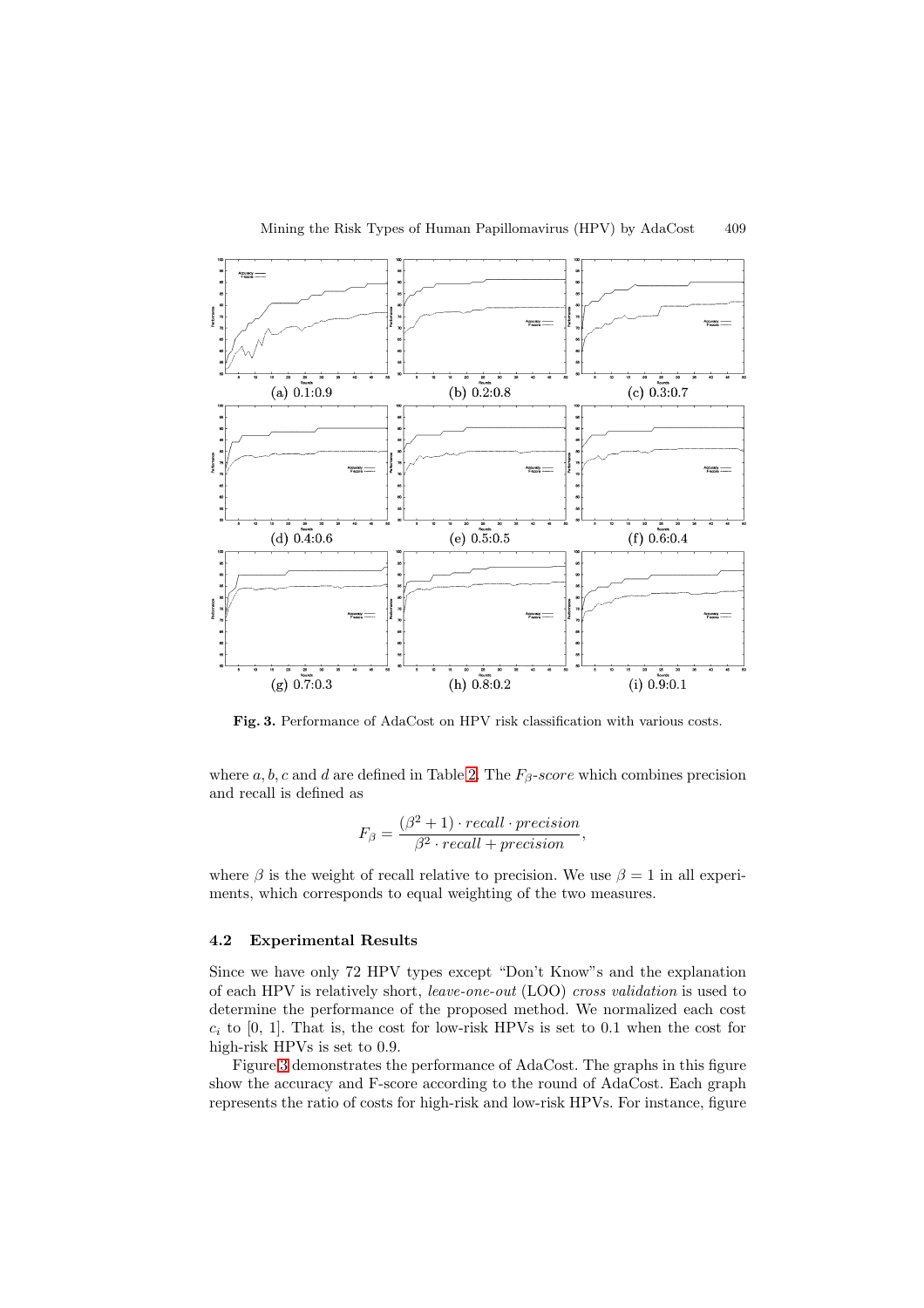|                 | $_{\rm AdaCost}$ | AdaBoost | naive Bayes |
|-----------------|------------------|----------|-------------|
| Accuracy $(\%)$ | 93.05            | 90.55    | 81.94       |
| F-score         | 86.49            | 80.08    | 63.64       |

**Table 3.** The performance comparison of AdaCost and AdaBoost on HPV risk classification.

(a) imposes 0.1 on high-risk HPVs and 0.9 on low-risk HPVs. Because the costs in figure (e) are both set to 0.5, it is the performance of the AdaBoost. Figures  $(a)$ – $(d)$  plot the performance when lower costs are imposed on high-risk HPVs than those on low-risk HPVs. And, figures  $(f)$ –(i) plot the performance when higher costs are imposed on high-risk HPVs.

Generally, when we set higher cost to high-risk HPVs than to low-risk HPVs, we obtained higher performance than AdaBoost shown by figure (e). When we impose lower cost to high-risk HPVs than to high-risk HPVs, the performance gets lower than AdaBoost except figure (c). These results coincide with the intuition that we should set higher costs to high-risk HPVs. It is also interesting to see that figure (a) shows the worst performance. Therefore, if we impose wrong cost, we may obtain worse result. Among nine graphs, figure (h) shows the best performance. It implies that 0.8 is the best cost for high-risk HPVs.

The final classification performance is given in Table 3. It compares three learning methods: AdaCost, AdaBoost, and naive Bayes classifier which is used as a weak learner in AdaCost and AdaBoost. AdaCost shows 93.05% of accuracy and 86.49 of F-score, while AdaBoost gives only 90.55% of accuracy and 80.08 of F-score. Especially, naive Bayes classifier reported 26 high-risk HPVs. Among 26 high-risk HPVs reported by naive Bayes classifier, only fourteen are correctly predicted. Thus, it shows only 81.94% of accuracy and 63.64 of F-score. As shown in Equation [\(3\)](#page-5-0), F-score is closely related with the number of found high-risk HPVs while accuracy is related with the number of correctly predicted HPVs including both low-risk and high-risk HPVs.

In our previous study, we showed that even AdaBoost has an implicit ability of cost learning [\[12\]](#page-9-0). That is, AdaBoost can show higher F-score than naive Bayes classifier. In our experiments, the F-score of AdaCost and AdaBoost is actually far higher than that of naive Bayes classifier. And, this result supports our goal to reduce false negatives. In addition, when we strongly pose cost factors as in AdaCost, it shows higher F-score than AdaBoost. The difference in accuracy between AdaCost and AdaBoost is just 2.5%, but the difference in F-score is 6.41. This implies that more high-risk HPVs found by AdaCost than by AdaBoost.

This can be found also in Figure [4](#page-8-0) which depicts the receiver operating characteristic (ROC) curves of AdaCost. In this figure, the dotted line plots the ROC curve of AdaBoost, while the thick line plots that of AdaCost when the cost of 0.8 is imposed on high-risk HPVs. Since two curves do not intersect and the curve of AdaCost is above that of AdaBoost, the performance of AdaCost is superior under all relative weightings of true positive and false positive rates.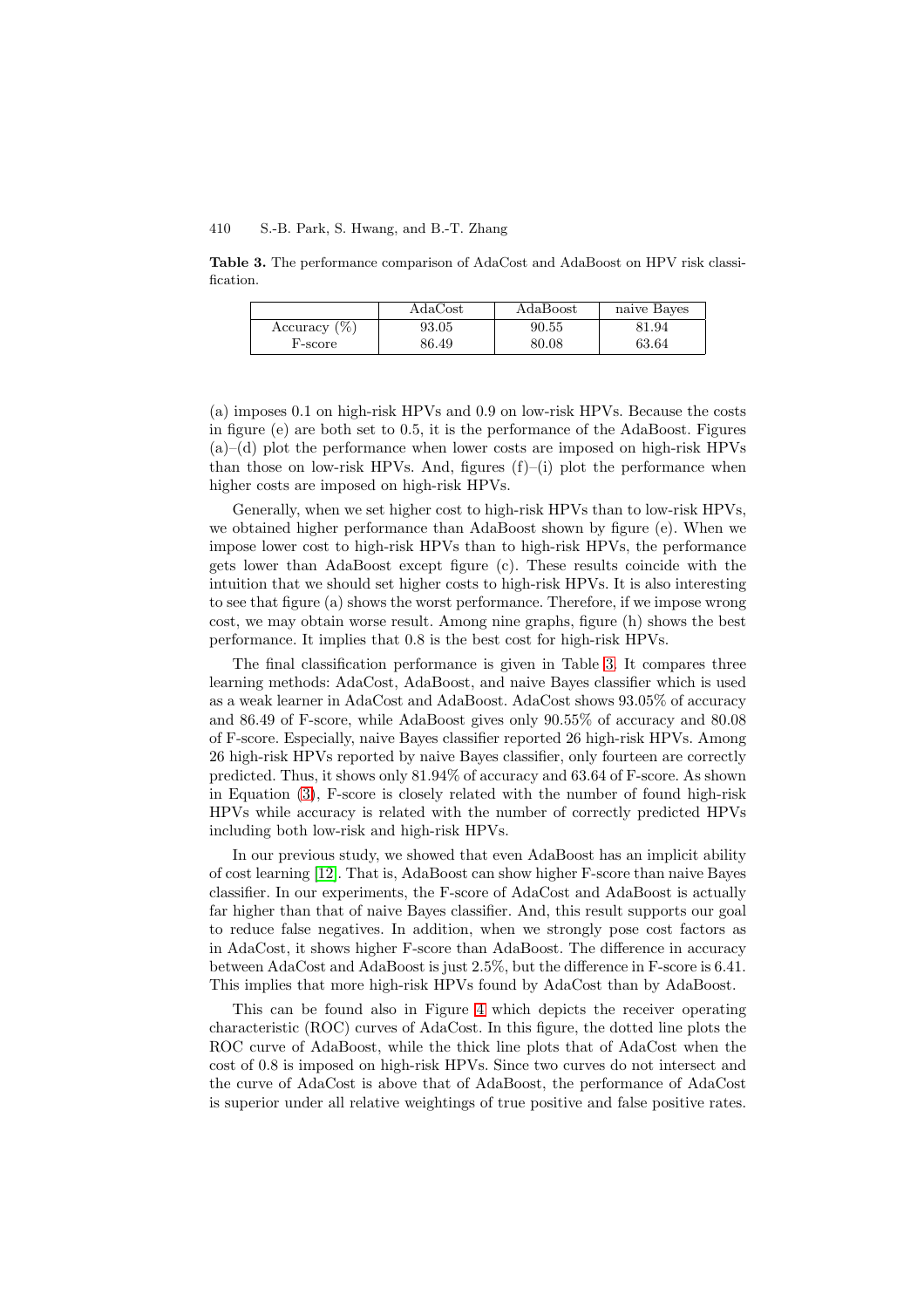<span id="page-8-0"></span>

**Fig. 4.** ROC curve of AdaCost.

**Table 4.** The risk type predicted by the proposed method for four HPVs whose risks are not known exactly.

| <b>HPV</b> Types | Risk Type       |
|------------------|-----------------|
| HPV26            | $_{\text{LOW}}$ |
| HPV54            | $_{\text{LOW}}$ |
| HPV57            | High            |
| HPV70            | Low             |

Table 4 shows the predicted risk type for the HPV types whose risks are not known exactly. These HPVs are described as "Don't Know" in Table [1.](#page-3-0) According to previous research on HPV [\[3,1,9,10\]](#page-9-0), only HPV70 seems to be misclassified. This is because the comment for HPV70 does not describe its risk but because of its lack of biomedical research it explains only that it is found at the cervix of patients and its sequence is analyzed.

### **5 Conclusions**

This paper proposed a practical method to determine the risk type of human papillomaviruses. In classifying their risk type, it is important to distinguish false negatives from false positives, where false-negatives are high-risk HPVs that are misclassified as low-risk and false positives are low-risk HPVs misclassified as high-risk.

For this purpose, we set different costs for low-risk and high-risk HPVs. As a learning algorithm, we adopted *AdaCost* and showed empirically that it outperforms AdaBoost which does not consider learning cost. In addition, the experimental results gave higher improvement on F-score than that on accuracy, and it means that more high-risk HPVs are found by AdaCost. This result is important because high-risk HPVs, as stated above, should not be missed. Since HPV is known as the main cause of cervical cancer, high-risk HPVs must not be missed for further medical investigation of the patients.

Our results can be used as fundamental information to design the DNA-chips for diagnosing the presence of HPV in cervical cancer patients. Because the cost is too high to test all HPV types, the results presented in this paper reduce time and monetary cost to know their relation with cervical cancer.